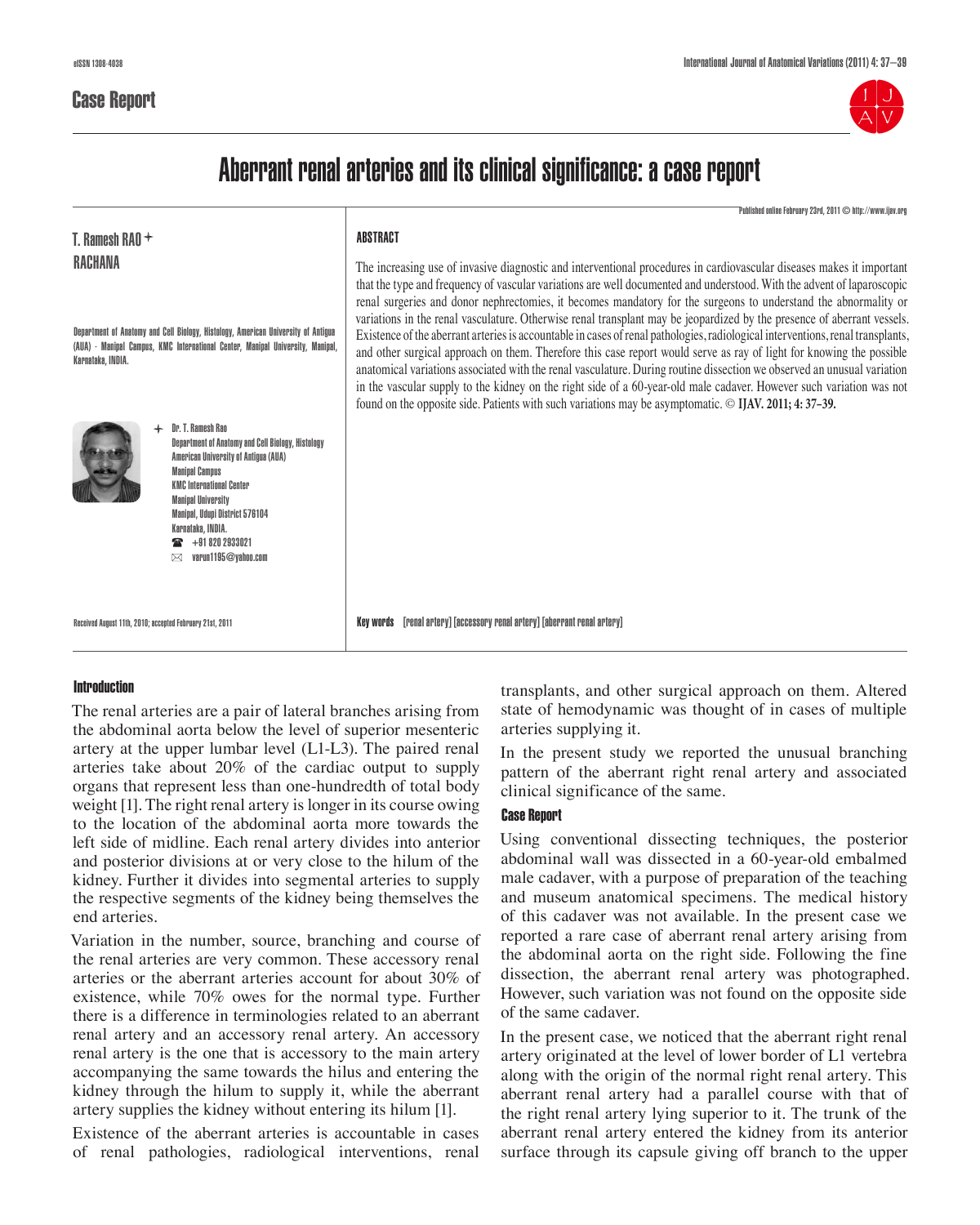pole called superior polar artery. Further this artery gave a posterior branch that was entering the capsule of the right kidney from its posterior surface almost close to its medial border behind the hilum. This aberrant artery gave a branch to the right suprarenal gland, the inferior suprarenal artery instead of the main renal artery supplying it. We also noticed an extra-capsular branch given off by the main right renal artery to the anterior surface in front of the hilum (Figure 1).

## **Discussion**

Knowledge of the existence of aberrant renal arteries is important because they may be inadvertently damaged during renal surgery and their presence must be considered in evaluating a donor kidney for possible renal transplantation. Persistence of certain of the cephalic mesonephros vessels, however, may result in the arterial abnormalities [2].

Different origins of the renal arteries and its frequent variations are explained in various literatures owing to the development of mesonephric arteries. These mesonephric arteries extend from C6 to L3 during the development. Most cranial vessels disappear while the caudal arteries form a network, the rete arteriosum urogenitale that supplies in future the metanephros. The metanephros in future develops into adult kidney deriving its blood supply from the lowest suprarenal artery which gives out a permanent renal artery. Persistent roots of the network form these segmental arteries of the adult kidney having variations at their point of origin. The kidney grafts with multiple arteries resulted in posttransplant morbidity and graft loss following the ligation of the polar arteries. The transplantation of the kidney with the single renal artery is technically easier compared to the kidney with multiple arteries [3].

Aberrant or accessory arteries have been of interest to the clinicians for some years, mainly because of the possible part the vessel may play in the causation of hydronephrosis. However, judging by the many descriptions of these vessels in the literature, it is evident that there is no established criterion for aberrance; the term has been applied equally to an additional artery in the renal pedicle, or to a vessel entering the kidney at either pole, whether derived from the main renal artery, from the aorta or from a branch of the aorta [4].

Aberrant renal arteries are common in fused kidneys. Aberrant arteries perforate the substance of the kidney rather than entering its hilum to supply it. These arteries could arise as high as inferior phrenic artery or as low as internal iliac arteries. The unusual vessels may originate from the aorta, as well as gonadal, common iliac, middle sacral, external or internal iliac or superior or inferior mesenteric arteries. Superior renal polar renal arteries are usually single. They arise as separate branches from the aorta or as branches of the renal artery, inferior suprarenal, inferior phrenic or superior mesenteric artery. Inferior renal polar arteries are usually single and arise from the aorta or renal artery. They have also occasionally been reported arising from a



**Figure 1.** Abdominal aorta on the right side showing the origin of renal artery and aberrant renal artery. *(1: abdominal aorta; 2: right renal artery; 3: aberrant renal artery; 4: aberrant renal artery; 5: inferior suprarenal artery; 6: inferior vena cava)*

suprarenal, common iliac or superior mesenteric artery. The inferior polar arteries are sometimes doubled, with one arising from the aorta and the other from the renal artery, or the pair from the either source. The inferior polar arteries have been implicated as an etiological factor in a form of hydronephrosis correctable by surgery [5].

The arterial supply of the suprarenal gland vary to such an extent that no two are ever alike. The inferior suprarenal arteries are considered to be very important because they supply all or most of the gland. The inferior suprarenal arises mainly from renal artery, in few percent of cases it arises from aorta and very rarely from gonadal artery [5].

The presence of unusual branching pattern of the renal arteries is not uncommon. In 70% of cases, there is single renal artery supplying each kidney. Considering this fact, multiple branching pattern of the renal arteries may not be uncommon finding, the clinical implication of such an anomaly need to be given due attention. Presence of variant renal arteries may be associated with other underlying renal pathological conditions [6].

Two relatively young patients with significant hypertension have been identified with an elongated single aberrant renal artery supplying blood to a renal segment, and an evidence for localization of the elevated plasma renin activity to the side and vein draining the affected kidney [7].

The presence of additional renal arteries is very probable when the main renal artery has a diameter of less than 4.15 mm. Kidneys presenting a main renal artery greater than 5.5 mm very probably do not present additional renal arteries. So the renal artery diameter is a factor which should be considered as predicting the presence of additional renal arteries [8].